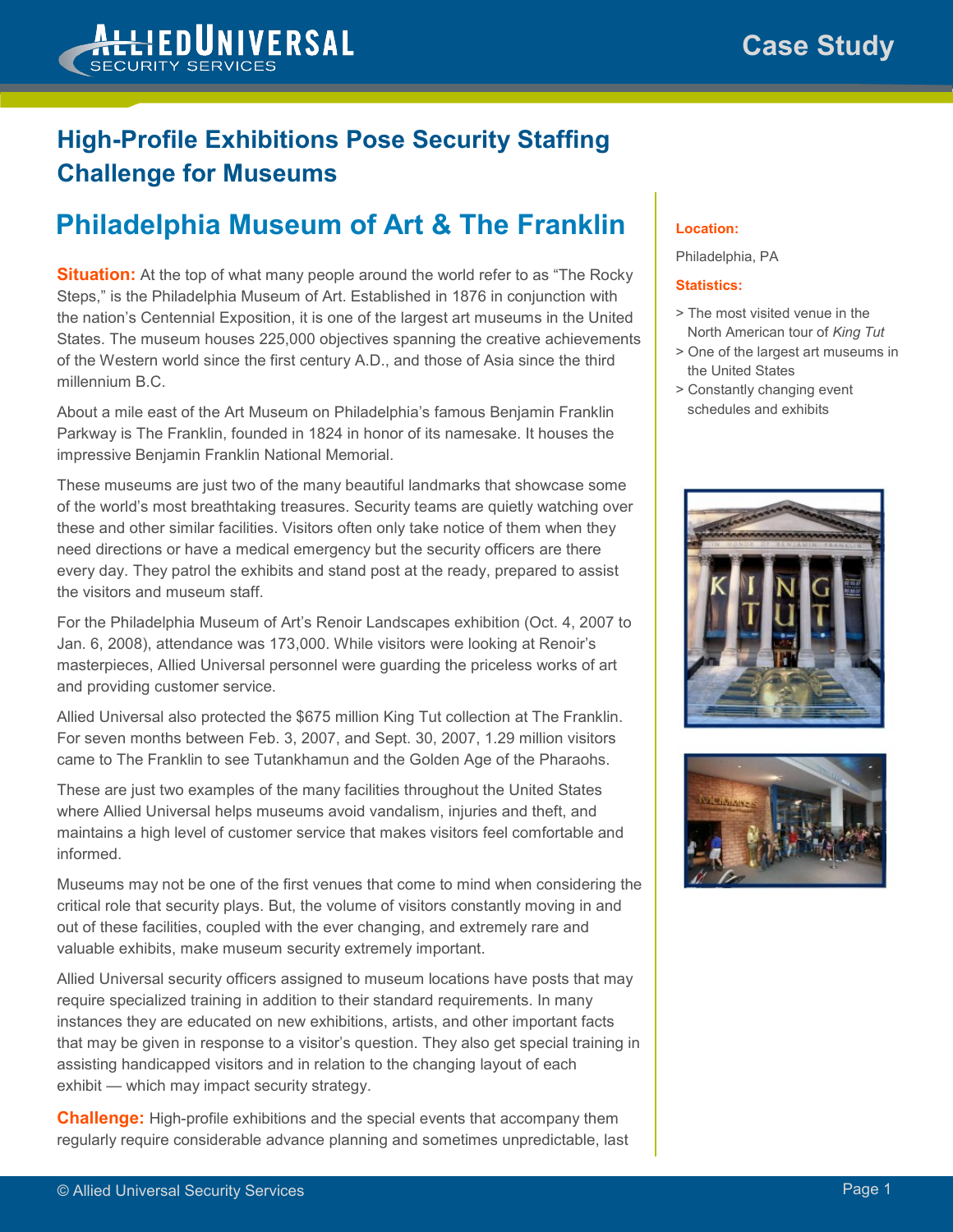# **Case Study**



minute additional staffing and special requests from management. The Philadelphia Museum of Art's Renoir Landscapes and The Franklin's Tutankhamun and the Golden Age of the Pharaohs are two such instances that tasked Allied Universal and their clients to prepare in advance a game plan to meet many challenges, including responding quickly and efficiently when the number of visitors swells beyond expectations.

In the case of the Art Museum, there are strict training requirements that must be met and only properly trained officers are assigned to this location. Only security officers who have received 16 hours of supplemental museum-specific training in addition to their 16 hours of standard security officer training, are eligible to work at the museum. This posed a challenge for Allied Universal who needed to provide additional security personnel on short notice but was committed to only providing staff that met the special requirements the contract security firm developed for the museum's unique needs.

"We work very closely with the Art Museum's security staff which is headed by Herb Lottier," said John Russell, Allied Universal's Vice President of Operations. "Once the museum schedules a major exhibit, which could be a year in advance, we begin planning for all contingencies. In addition to the advanced planning, we must also be prepared to react quickly to secure the events that accompany the exhibits, like parties, dinners, VIP receptions, and a wide spectrum of other related functions."

Russell explained that these functions and last-minute affairs could take place every day of the week while the exhibition is on display. Allied Universal's recruiting and training departments work hard to keep a pool of talented candidates and cross-trained officers available.

Advanced planning is essential to the success of any museum-related activity. "VIP parties are scheduled as far ahead as possible to avoid surprises," Lottier said.

"We take advantage of the lead time to recruit and train a sizeable number of additional personnel, creating a pipeline to meet any last-minute event situations that may arise. For Renoir, we added 75 officers four months in advance and assigned them for duty thoughout the museum," Russell said. "We find that our best security officers are those who spend the time, feel the pace of the museum's galleries, and understand the importance of their jobs."

Russell noted that an event list is regularly posted for the entire week to allow museum-trained security officers to enroll for special assignments. "It's a built-in pipeline. It works well for everyone," he said.

Justin Kleskie, Allied Universal's District Manager, said the company's daily staffing levels for Renoir and their response to staffing needs at special events associated with the world-class exhibition were quite effective.

For the King Tut exhibit, the biggest challenge was planning for the sheer volume of people from all over the world who came through the doors at The Franklin during the seven-month engagement.

"Our anticipated attendance for planning purposes was one million guests," said Mark Harmon, Director of Safety and Security for The Franklin. "We also felt that we could surpass that number, ending up somewhere between 1.2 million and 1.5 million. The exhibition exceeded its initial attendance forecast by almost 30 percent, making it the most-visited venue of the North American tour of the boy king."

Harmon said his expectations were set very high; very few staffing changes were made during the length of the run.

With thousands of men, women and children visiting the museum each day to see the historic exhibit, security officers had to present a fresh, aware and authoritative presence.

Working on extensive preparations with Harmon, the Allied Universal team met weekly beginning six months out with Harmon and his staff to create a security plan designed especially for King Tut.

Included on their preparation checklist were:

- Identifying posts and physical staffing requirements for the exhibit, and its move-in and move-out
- Coordinating schedules with the Philadelphia Police Department